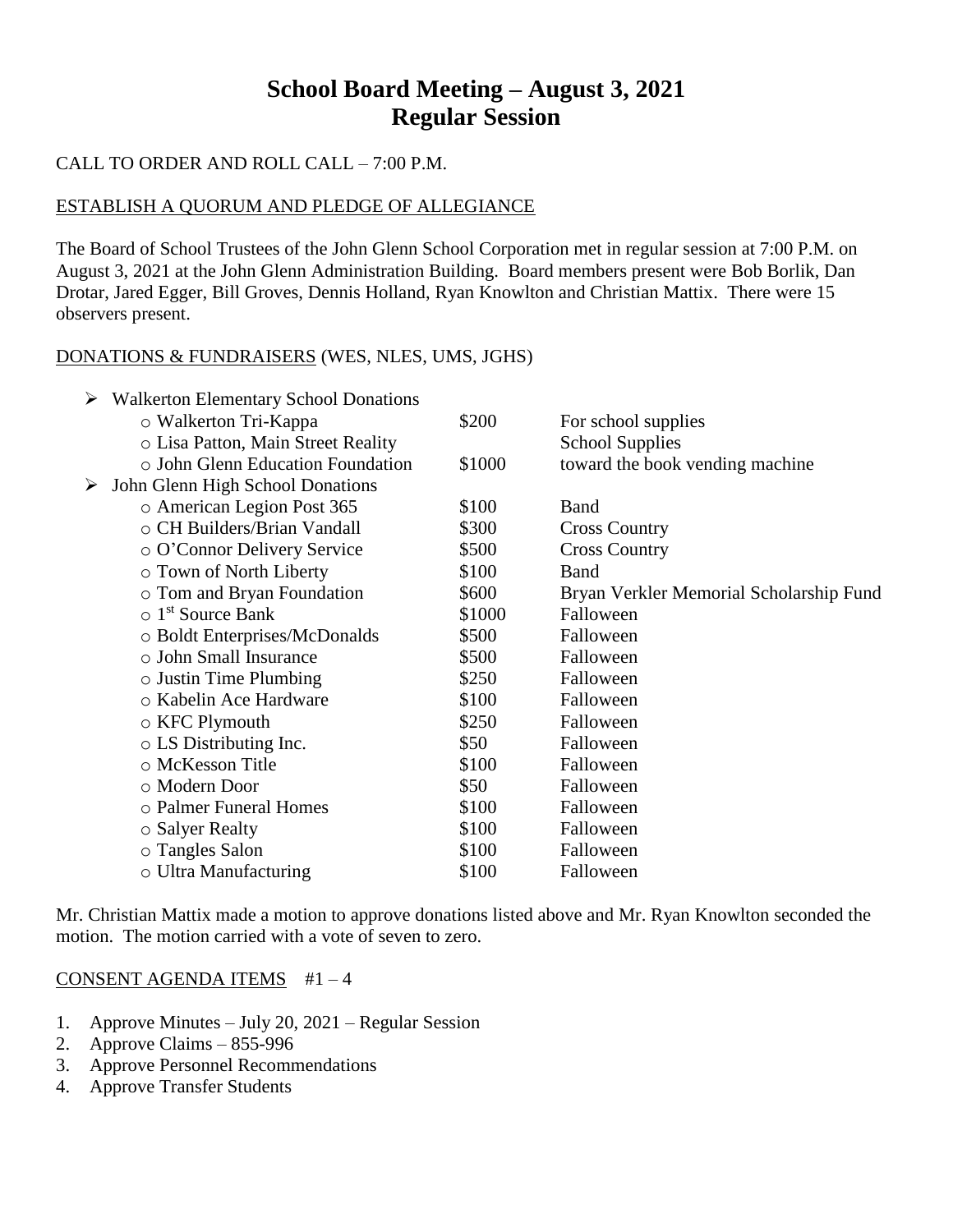Retirements/Resignations

- a. Deb Weller 1<sup>st</sup> Grade Teacher, Walkerton Elementary School
- b. Kristi Parsons Instructional Aide, John Glenn High School
- c. Staci Singleton 6  $6<sup>th</sup>$  Grade Volleyball Coach, Walkerton Elementary School
- d. Courtney Dubie Instructional Aide, North Liberty Elementary School
- e. Ami Mappes Nurse, North Liberty Elementary School

Appointments/Transfers

| a.             | <b>Andy Buss</b>      | 7 <sup>th</sup> Grade Team Leader, Urey Middle School                  |
|----------------|-----------------------|------------------------------------------------------------------------|
| $\mathbf{b}$ . | Lauren Cooper         | 1/2 Math 1/2 Language Arts Teacher, Urey Middle School                 |
|                |                       | Assistant Girls Track Coach, Urey Middle School                        |
| $C_{\cdot}$    | Kessa Carlson         | Cafeteria Staff, 13.75 hours per week, North Liberty Elementary School |
| d.             | <b>Richard Snyder</b> | Language Arts Teacher, John Glenn High School                          |
| e.             | Autumn Lamont         | Elementary Teacher, Walkerton Elementary School                        |
| f.             | Stevie Jackson        | Instructional Aide, 29 hours per week, Walkerton Elementary School     |
| g.             | Kim Philson           | Instructional Aide, 35 hours per week, Walkerton Elementary School     |
| h.             | Jessica Luddington    | Transfer from 29 to 35 hours per week Instructional Aide, Walkerton    |
|                |                       | <b>Elementary School</b>                                               |
| $\mathbf{1}$ . | Nancy Buford          | Transfer from 35 to 29 hours per week, Instructional Aide, Walkerton   |
|                |                       | <b>Elementary School</b>                                               |
| $\mathbf{i}$ . | <b>Heather Nimon</b>  | Head Girls Track Coach, Urey Middle School                             |
| k.             | <b>Tim Martsolf</b>   | Assistant Football Coach, Urey Middle School                           |

Mr. Ryan Knowlton made a motion to approve Consent Agenda items 1-4 and Mr. Jared Egger seconded the motion. The motion carried with a vote of seven to zero.

Mr. Goewert, Mr. Fuller and Mr. Manering took the opportunity to introduce their new staff members, Ms. Lauren Cooper, Mrs. Autumn Lamont and Mr. Richard Snyder.

Mr. Winchell noted that we are currently in the process of reviewing our transfer student process to confirm we are following our board policy. More information will be available as we work to redefine this process. Mr. Winchell also added that as we have previously discussed, we are using CARES Act money to add additional staff. Ms. Cooper is one of these positions. It was also noted that we currently have a record enrollment at Urey Middle School, with 177 seventh graders enrolled.

# NEW BUSINESS

1. Approve Resolution to Approve the Transfer of the John Glenn School Corporation's Retired Buses to the Walkerton Lincoln Fire Territory Board (Fire Department)

Mr. Winchell noted that we do not always get good return value when we trade in school buses, so we keep them and use them for parts. Once they are completely parted-out, we then donate them to the fire department so they can use them for training purposes. We will hold a bus driver training later this week using one of these buses, and demonstrating just how quickly they fill with smoke in the event of a fire. They will also use a fire extinguisher to put out a small fire. Mr. Winchell credits Mr. Groves for setting up this training and organizing the donation of the buses. All titles will be transferred to the Walkerton Lincoln Fire Territory Board and the buses will be removed from our insurance coverage. Mr. Dennis Holland made a motion to approve the Transfer of the John Glenn School Corporation's Retired Buses to the Walkerton Lincoln Fire Territory Board (Fire Department), and Mr. Christian Mattix seconded the motion. The motion carried with a vote of seven to zero.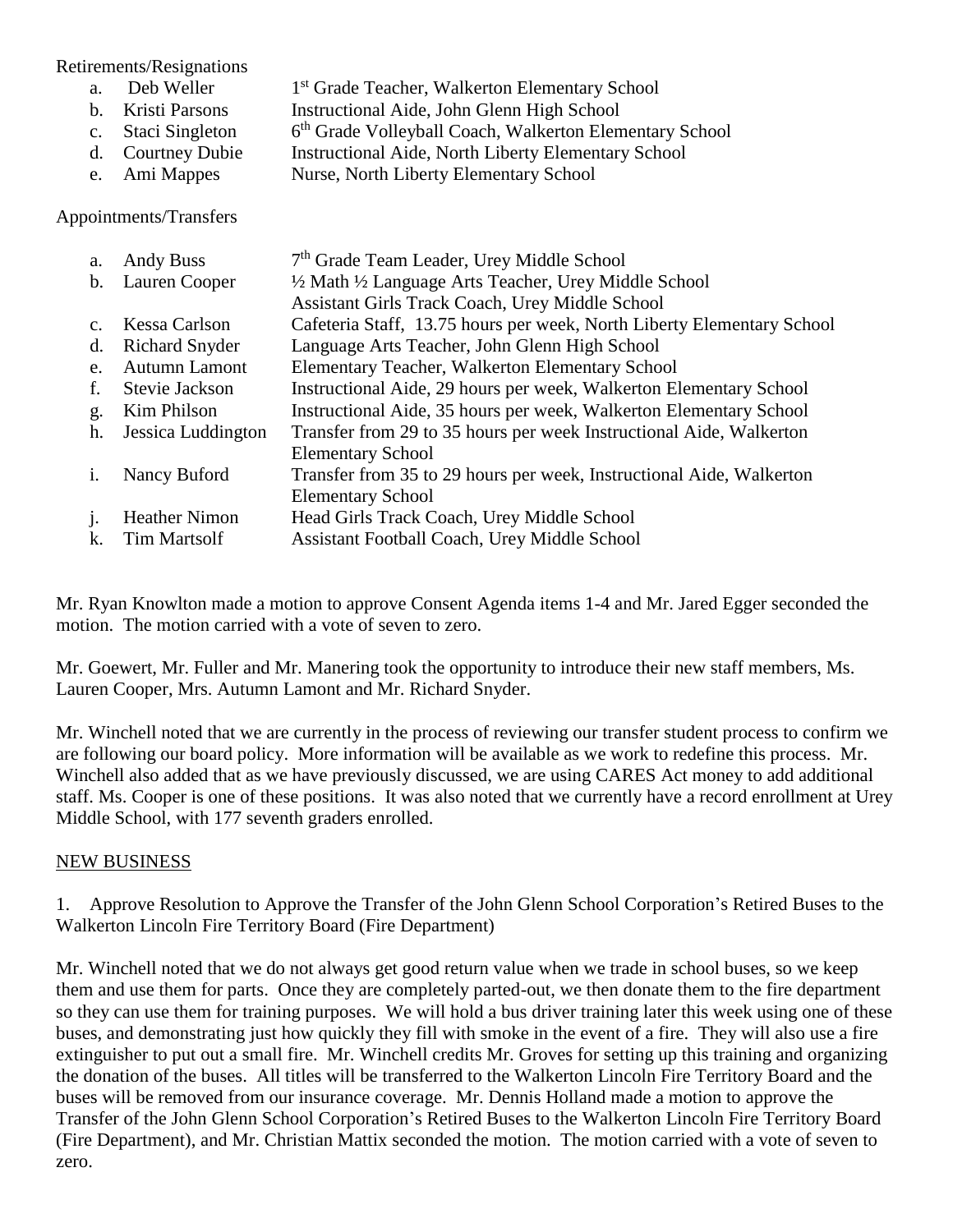## 2. Approve Revised Calendar

Mr. Winchell reminded the board that we have started a new practice to approve calendars 18 months in advance. When we originally approved the calendar for the 2021-2022 school year, it was prior to adjusting commencement to Friday night. After the great feedback we received following the 2021 graduation, we decided to permanently change commencement to an outdoor ceremony held on Friday evening, with plans to move the ceremony into the gymnasium in the event of inclement weather. Mr. Bob Borlik made a motion to approve Revised Calendar, and Mr. Dan Drotar seconded the motion. The motion carried with a vote of seven to zero.

# REPORTS

1. Superintendent's Report

Mr. Winchell noted the following:

- The second annual Back to School Bash was held Saturday, July  $31<sup>st</sup>$  in downtown Walkerton. It was a great success thanks to many local community business and the local churches. Over 200 backpacks filled with school supplies were handed out to students in a manner of 4 hours. Lisa Patton, Main Street Reality and Walkerton Presbyterian Church helped spearhead this event.
- STRIVE As our before and after care program has grown, we have somewhat struggled with staffing, and keeping it self-sustaining. The Boys and Girls Club recently reached out to see if we would be interested in partnering for not only before and after care services, but also a learning loss recovery programed called STRIVE. STRIVE is an after school program that specifically to addresses learning loss in students K-12. The Boys and Girls Club will hire our current employees and will directly bill each family for services. If students sign up for the STRIVE program and commit to attendance, their afternoon services will be provided for free. Traditional before and after school care will be provided by Boys and Girls Club as well, for a charge. The fee is about a dollar more per day, per session. There will be full-time and part-time options. This program will still be available at both Walkerton and North Liberty Elementary Schools and they will work with students who are involved in sports and other extracurricular activities.
- Building Projects we are continuing to make great progress on the projects, but they will be right up to the wire wrapping things up. Maintenance teams are working hard at the two buildings to get them clean and put back together for students and staff. We will be ready for students on the  $11<sup>th</sup>$ . All things considered, we are still pretty close to our original timeline and on budget.
- Head Start Expansion We had a great meeting with our teammates at St. Pat's. We are working through the details to get a formal MOU agreement so that we can work full steam ahead. Renovations will not be completed prior to the first day of Head Start classes, so we will have to begin at Walkerton Elementary, and transition to St. Pat's.
- Tennis Courts we have some cracked tennis courts that need attention. We are working to have them prepared.
- LED Lighting I am very proud of our team. They have been installing older LED lights in areas where they are needed. JGHS and both elementary schools will have LED lights throughout, with UMS to come soon.
- As an update to the start of the year and COVID protocols, I have shared with you a draft of a letter that I plan to share with parents reminding them of the expectations regarding mask wearing etc. You may remember that back on July 23rd, we approved our preliminary back to school plan. Based on the CDC guidelines, and direction from the state and local health departments:
	- o Vaccinations will be strongly recommended, but not required
	- o Masks will be strongly recommended, but not required with the exception of on the bus